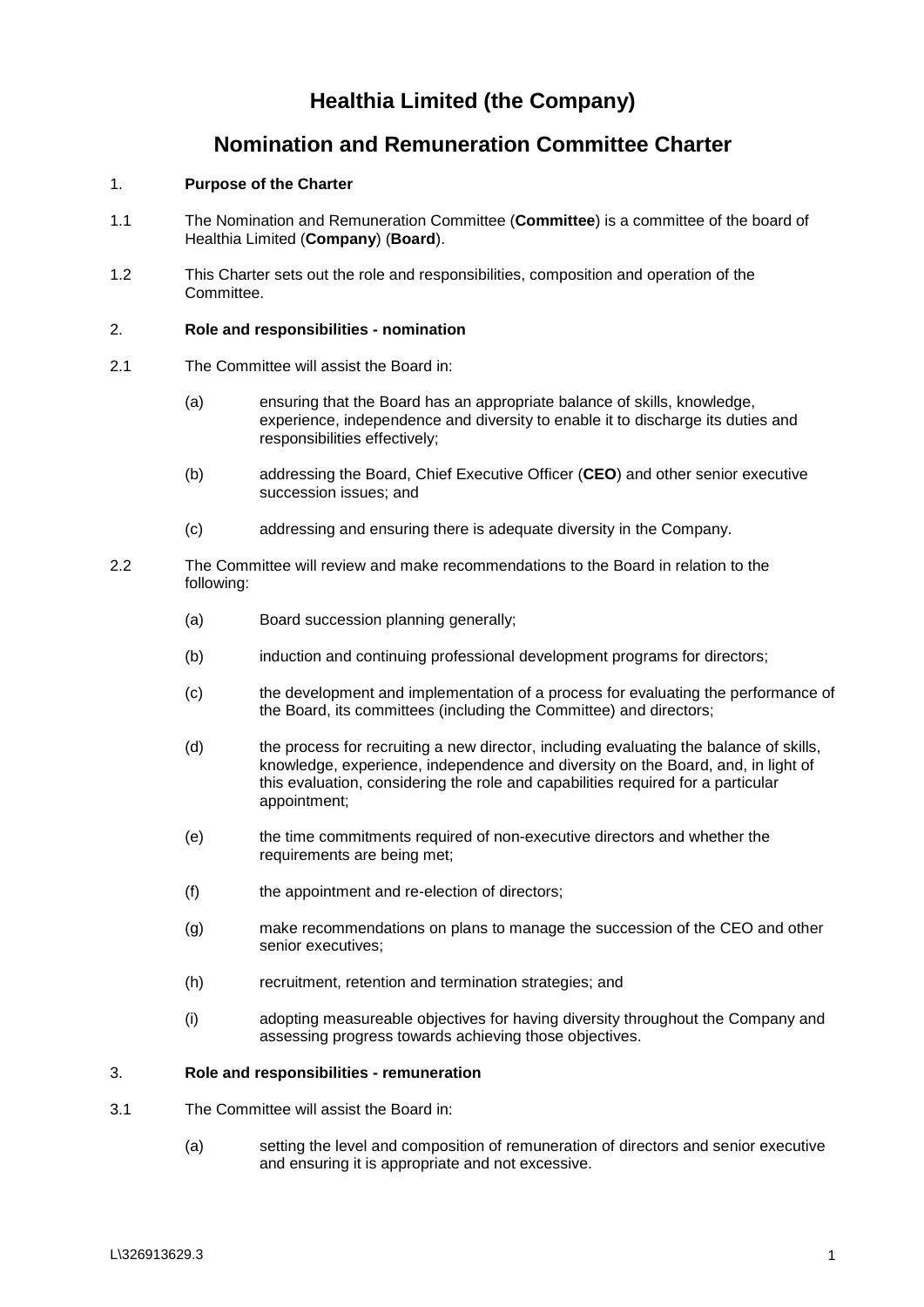- 3.2 The Committee will review and make recommendations to the Board in relation to the following:
	- (a) the remuneration and incentive framework for all our staff, including the CEO, the Chief Financial Officer (**CFO**), senior executives and management personnel of the Company (**Management**), including recommending to the Board any changes to fixed remuneration and incentive arrangements for the CEO and executive key management personnel;
	- (b) the remuneration paid to members of the Board and our subsidiary boards;
- 3.3 The Committee will review the following matters and consider whether any significant matters should be brought to the attention of the Board or our subsidiary boards:
	- (a) the processes for overseeing performance accountability and effective monitoring of Management, including setting and evaluating performance against goals and targets;
	- (b) our remuneration structure, including STI and LTI arrangements and participation;
	- (c) incentives and behaviours arising from our remuneration structure;
	- (d) achievement against diversity objectives in relation to remuneration;
	- (e) the remuneration report; and
	- (f) other relevant matters identified or requested by the Board from time to time.
- 3.4 As part of its review of setting and evaluating performance against goals and targets for the CFO and the internal audit leader (if any), the Committee will seek feedback from the Audit and Risk Committee and others as appropriate, including from the CEO.

The Committee will approve the appointment of remuneration consultants for the purposes of the *Corporations Act 2001* (Cth) and will directly receive any advice or recommendations from them. The Committee will review and facilitate shareholder and other stakeholder engagement in relating to our remuneration policies and practices.

#### 4. **Composition and Operation**

- 4.1 The members of the Committee, and the chair of the Committee (**Committee Chair**), are appointed by the Board.
- 4.2 The Committee will consist of at least three members, a majority of whom, including the Committee Chair, are independent non-executive directors. The chair of the Board may not chair the Committee.
- 4.3 The Committee will meet at least twice annually and more frequently as required.
- 4.4 A quorum is two members or any greater number determined by the Board.

### 5. **Access and advisers**

- 5.1 The Committee has direct access to Management.
- 5.2 The CEO may attend Committee meetings. The CEO will not be present when issues relating to the CEO are discussed.
- 5.3 The Committee Chair may directly seek independent, professional or other advice as required for the Committee to carry out its responsibilities.

#### 6. **Relationship with other Group Governance Forums**